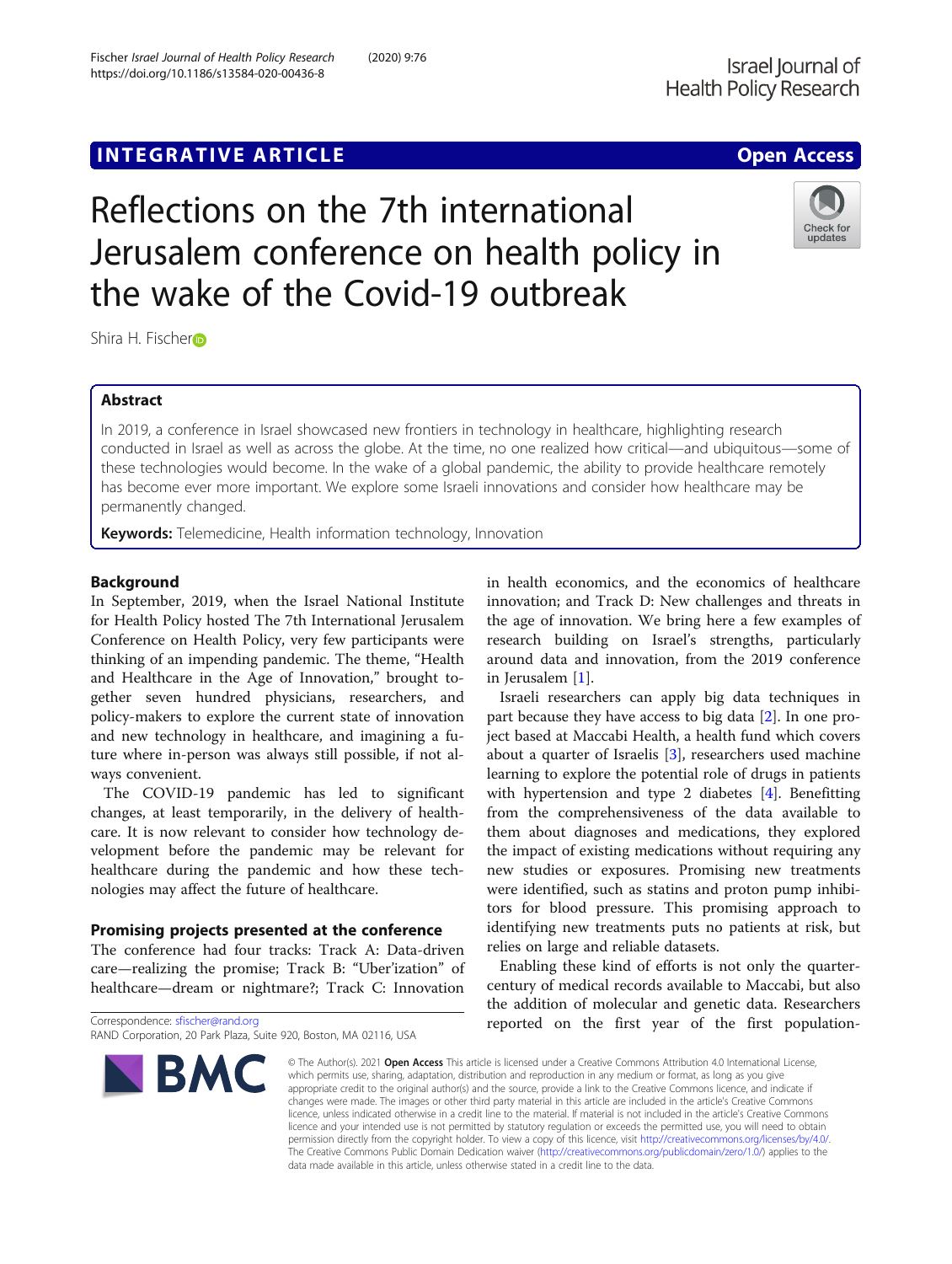basedbiobank in Israel, which opened in 2017 and has over 100,000 vials stored [\[5](#page-3-0)]. This rich and growing dataset will enable further research like the machine learning described above, with the addition of potential genetic insights leading to personalized medicine recommendations.

In other work, surveys were used to gather information from patients and providers about telehealth. For example, in one study, researchers conducted a survey using an approach called a "discrete choice" experiment, which enables teasing out the factors that may influence as decision. By asking patients specific questions about video versus in-person clinic visit options, researchers were able to discern that patients cared about time to next available appointment; time in-line before consultation; relationship to primary care physician (PCP); and quality of consultation as they decided between in-person and remote [[6](#page-3-0)]. For PCPs, time in-line before consultation; patient's selfmanagement ability; consultation purpose; and quality of consultation were all factors to be considered in order to increase uptake of videoconferencing.

Qualitative data is also important to informing the design of future interventions. When we think about conducting telemedicine visits, we know that surgery is different than diagnosis or talk therapy and working with the elderly or children poses additional challenges, but we don't yet know how best to implement these services, when they're most effective, and how to improve the experience for patients and providers. In work done at the Clalit health fund, which insures approximately half of Israelis, researchers analyzed the physician experience in a pediatric telemedicine triage service [\[7](#page-3-0)]. They identified the challenges physicians face with using telemedicine, such as treating unfamiliar patients and technological challenges, while finding that the physicians had positive experiences and felt they could successfully triage patients remotely.

It's not just medical appointments that we might want to have at a distance. Psychotherapy, patient education, and even physical therapy may be possible remotely. An increasing number of applications are designed to enable treatment with a person or directly through the app, but there is still more promise for many of these apps than there is robust evidence. A study of a novel mobile application for cardiac rehabilitation is an example of the kind of tools available that may have increasing demand [[8\]](#page-3-0). The app showed effectiveness on exercise capacity, determined by exercise stress test, though there was no comparison group getting traditional cardiac PT.

The conference also highlighted similar work in other countries, offering, for example, a platform to share successes of a telehealth platform in Honduras; artificial intelligence applied to a family health survey in India; and digital diaries to research pathways of hypertension care in the Philippines.

## Technology during a pandemic—and after

We all knew that technology would be increasingly important in healthcare, but few expected the future to come so fast. In the face of a global pandemic that is transmitted via aerosols, the medical system—in Israel as well as in most other countries—has both been overwhelmed by the number of sick patients and at the same time become a risky place for caregivers and patients alike. In response to this pandemic, innovation has accelerated, particularly around tools that allow treatment or monitoring from the home and contact-free interactions. In a report on innovation in response to Covid-19 reflecting the number of innovations in each country's ecosystem, Israel ranked second, following only the United States [[9\]](#page-3-0).

In crisis mode, on the one hand, all resources are focused on addressing the onslaught caused by the novel virus, such that few resources are available for testing and implementing new technology. At the same time, even during the highest peaks, innovation was occurring intrinsically, with providers and other staff inventing out of need, from addressing shortages (leading to PPE reuse and sanitation) to methods of distancing (using markers on windows to avoid entering rooms more than necessary) to technical innovation (ventilator sharing, telemedicine within the hospital, intubation boxes, and more). As evidence gathered for or against certain interventions (for proning [[10](#page-3-0)], for example, and against intubation boxes [[11](#page-3-0)]), practice shifted in light of this. Adoption of technology was also influenced by changes in payment and regulation: in the US, temporary regulatory changes around privacy and payment enabled a great increase in the use of telehealth  $[12, 13]$  $[12, 13]$  $[12, 13]$ , though the numbers have more recently dropped off [\[14\]](#page-3-0), and a segment of the population was never able to access those tools even when needed.

At this point in the pandemic, we have an opportunity and a challenge: to rapidly implement technology to maintain access to care in an environment where demand has increased, while limited by the existing infrastructure and knowledge gaps, and to constantly measure the impact to better inform care for the next patients. We must use what we know, such as the research findings described above, to inform our practice moving forward—for example, drug trials for Covid-19 could be derived from the use of big data, like the methods employed at Maccabi, and we can be reassured that children can safely be triaged remotely, based on the experience Clalit's Pediatrician Online service—as we continue to study cost, satisfaction, and outcomes. As each wave of the pandemic arrives, we should be more prepared, using what we have learned in the past and what we are learning along the way.

But the bigger questions remain for after the pandemic. While it has been shown in the past that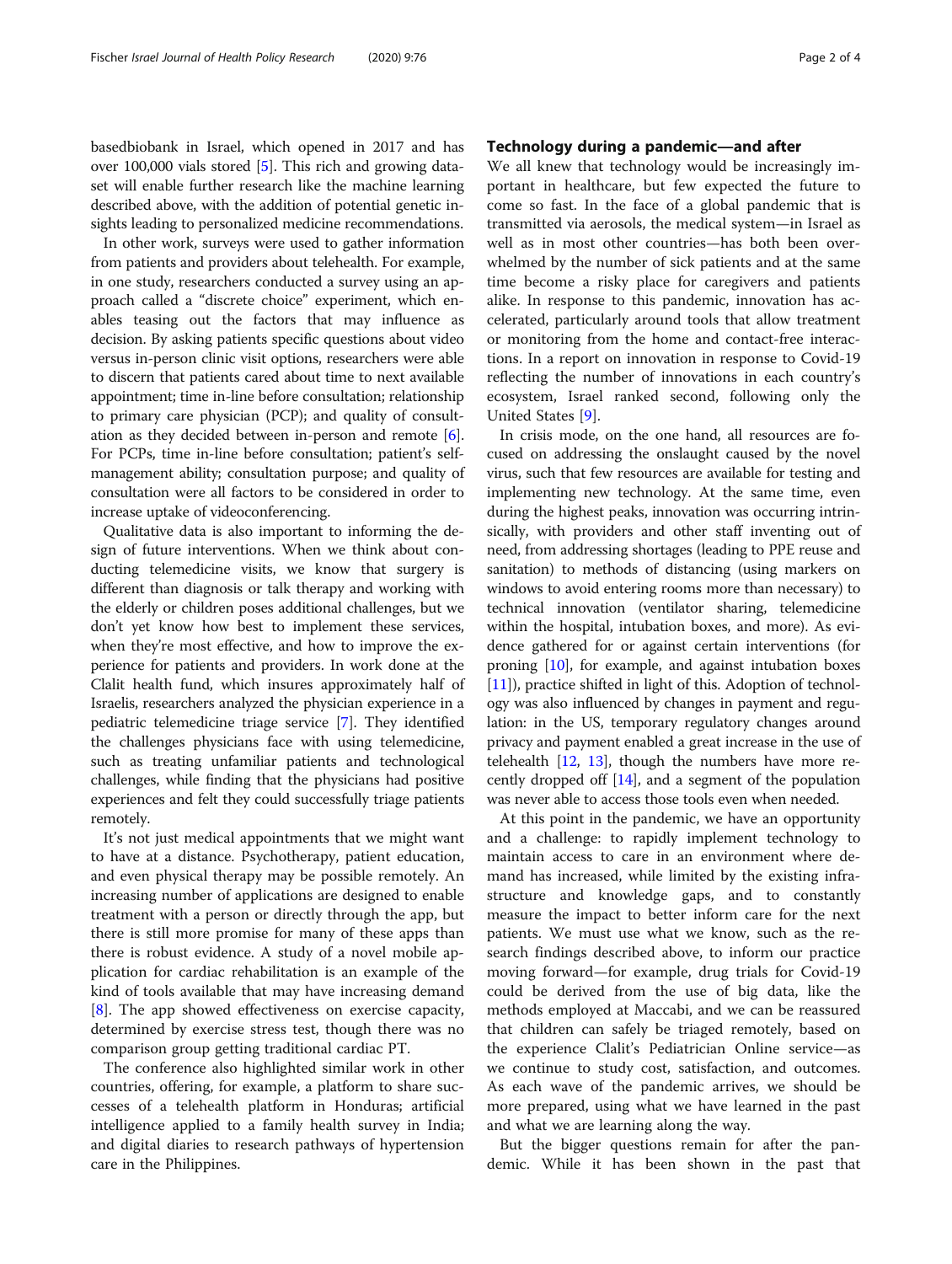<span id="page-2-0"></span>telehealth for mental healthcare is effective [[15](#page-3-0), [16](#page-3-0)], until the pandemic it was not widely used; we need to study when the default for talk therapy should be via telehealth, perhaps recommending it a priori for established patients or patients who are located at a significant distance from an appropriate therapist. We may find that we continue to triage patients with potentially infectious diseases remotely in emergency rooms to protect healthcare workers. We might move more prenatal and postpartum care to the home, where weight and blood pressure screening can be conducted remotely. We need to determine when in-person care is critical, when virtual is equivalent, and how they may be mixed; for whom these technologies work and for whom they don't; and when are they equivalent—or potentially better than our current systems. These are the next questions that researchers must address, to support healthcare beyond this pandemic, into the future.

Israel is well-positioned to test healthcare innovation. Its small size and universal healthcare coverage by one of four HMOs makes it easier to roll-out interventions to a large group of the population in a universal or targeted/randomized way. Also, most electronic records in Israel are digital, with most patients having a full medical history, dating back decades, housed at a single institution. This enables higher quality and continuity of care as well as a rich landscape for research on medical data; though not complete (each fund has its own system, and some hospitals are independent and others are connected to a specific health plan), this generally universal data provides for data analysis, predictive modeling, and subgroup analyses that are difficult to conduct in the United States, where complete data is limited to claims data for those over 65 or in a specific insurance provider, introducing severe limitations and biases, even at the state or municipality level, and available health system data is mostly limited to care sought at that institution. Notable exceptions include the rising number of statebased claims databases (APCDs) and efforts like PCOR-NET that allow secure pooling of multiple institutional datasets through innovative data merging efforts, and of course the US has a few integrated healthcare systems, such as the Kaiser and the VA, but these approaches also have data limitations, and the integrated systems are not available to most Americans.

Israel is positioned well for a few more reasons. The less clear privacy and ownership policies around use of data for research may make it easier to access health data than in some other countries (though new regulations have been drafted and then held up by the pandemic) [\[17](#page-3-0), [18\]](#page-3-0) and significant government support—through loans rather than equity and for latestage investment as well as earlier-stage—as well as an active investment community make it a fertile ground

for startups. And unlike other countries with universal healthcare, Israel is small and each HMO can operate independently, thus with an even smaller population; whereas the NHS in the UK, insures everyone, is also responsible for more than 66 million people, is one of the top 10 employers in the world  $[19]$  $[19]$  $[19]$ , and is a huge bureaucracy that has had difficulty moving agilely. There are definitely challenges of the Israeli medical system including the relatively low doctor to population ratio, high hospital occupancy rates, disparities in care, and a high share of private sources in healthcare financing [[20\]](#page-3-0)—but these do not seem to impede innovation.

Indeed, Israel has been called the "Start-Up Nation" [[17\]](#page-3-0). Two months ago, in the midst of the pandemic, Sheba Hospital, the largest hospital in Israel, ran a contest to bring telemedicine to the field of gynecology, offering to partner with and test novel devices and software. The head of the innovation arm noted that the pandemic has sped up adoption of new technologies for remote treatment "and transformed many hospital out-patient services into virtual services." [[21\]](#page-3-0) If the pandemic motivates us to work more quickly to learn to use technology to increase access to and quality of care in ways that can continue into the future, then maybe it will have brought something good.

#### Acknowledgements

Not applicable.

## Author's contributions

SHF wrote this manuscript. The author read and approved the final manuscript.

#### Funding

Not applicable.

#### Availability of data and materials

Not applicable.

Ethics approval and consent to participate Not applicable.

#### Consent for publication

Not applicable.

#### Competing interests

The authors declare that they have no competing interests.

#### Received: 18 November 2020 Accepted: 15 December 2020 Published online: 28 December 2020

#### References

- 1. The Israel National Institute For Health Policy Research. The 7th international Jerusalem conference on health policy. 2019. [http://israelhpr.org.il/en/](http://israelhpr.org.il/en/activities/international-conference/) [activities/international-conference/](http://israelhpr.org.il/en/activities/international-conference/). Accessed November 16, 2020.
- 2. Lovis C, Gamzu R. Big data in Israeli healthcare: hopes and challenges report of an international workshop. Isr J Health Policy Res. 2015;4(1):61. [https://doi.](https://doi.org/10.1186/s13584-015-0057-0) [org/10.1186/s13584-015-0057-0](https://doi.org/10.1186/s13584-015-0057-0).
- 3. Weisberg H. Maccabi or Clalit? These are the leading health brands in Israel [Hebrew]. Globes.co.il. August 1, 2019. [https://www.globes.co.il/news/article.](https://www.globes.co.il/news/article.aspx?did=1001294046) [aspx?did=1001294046.](https://www.globes.co.il/news/article.aspx?did=1001294046) Accessed November 16, 2020.
- 4. Koren G, in Abstracts from the 7th International Jerusalem Conference on Health Policy. Israel J Health Policy Res. 2019;8(Suppl 1): Abstract 75